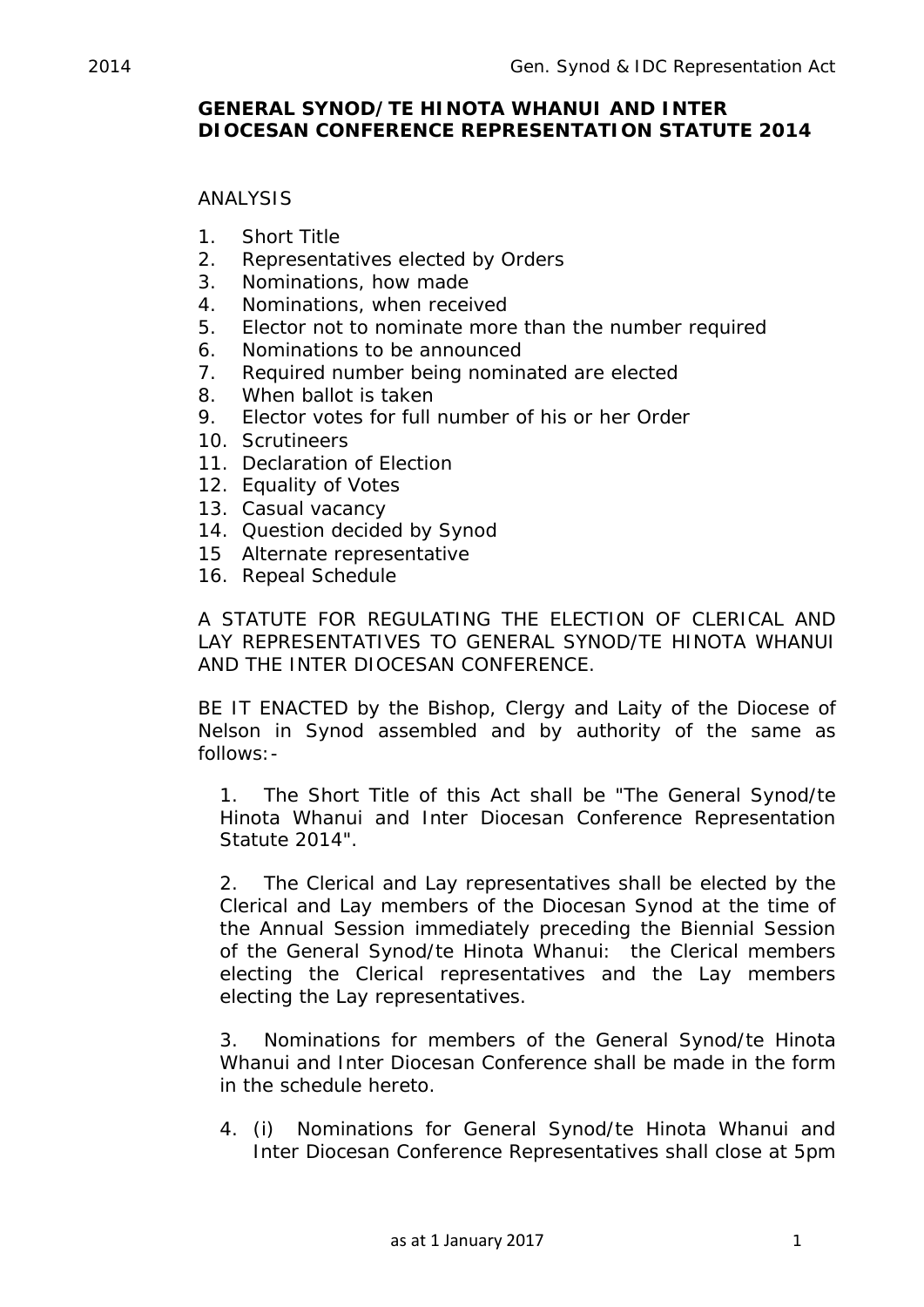six weeks prior to the date fixed by the President for the commencement of Synod and notified to Synod members

(ii) Any member of Synod desirous of making a nomination shall do so in the form set out in the First Schedule hereto and deliver the same to the Diocesan Secretary's office by the close of nominations dead line.

(iii) Each nomination form should be accompanied by a brief biographic note focused on the nominees attributes for the position sort.

(iv) Upon receipt of any nomination the Diocesan Secretary shall forthwith cause such nomination to be published on the Diocesan website for the information of members of Synod.

5. No elector shall nominate more than the number of representatives required for his or her own Order.

6. So soon as the time for receiving nominations shall have expired the President shall as soon as practicable announce the number of nominations received of each Order.

7. If the number nominated of either Order shall not exceed the number required to be elected, the President shall forthwith declare the persons so nominated to be duly elected.

8. If the number nominated of either Order shall exceed the number required to be elected the President shall forthwith determine at what time such ballots as may be necessary to complete the election may take place and shall direct the necessary ballot papers to be prepared for the election.

9. Each elector present shall vote for the full number of representatives of his or her Order required when a ballot is taken.

10. Each ballot shall take place in the presence of the President of the Synod who shall appoint scrutineers and shall declare after each ballot the number of votes given for each candidate.

11. (1) No candidate shall be elected unless s/he shall have received a majority of the votes of the electors present of his/her Order.

(2) Subject to the provisions of sub-section (1) hereof the two Clerical members out of those nominated and the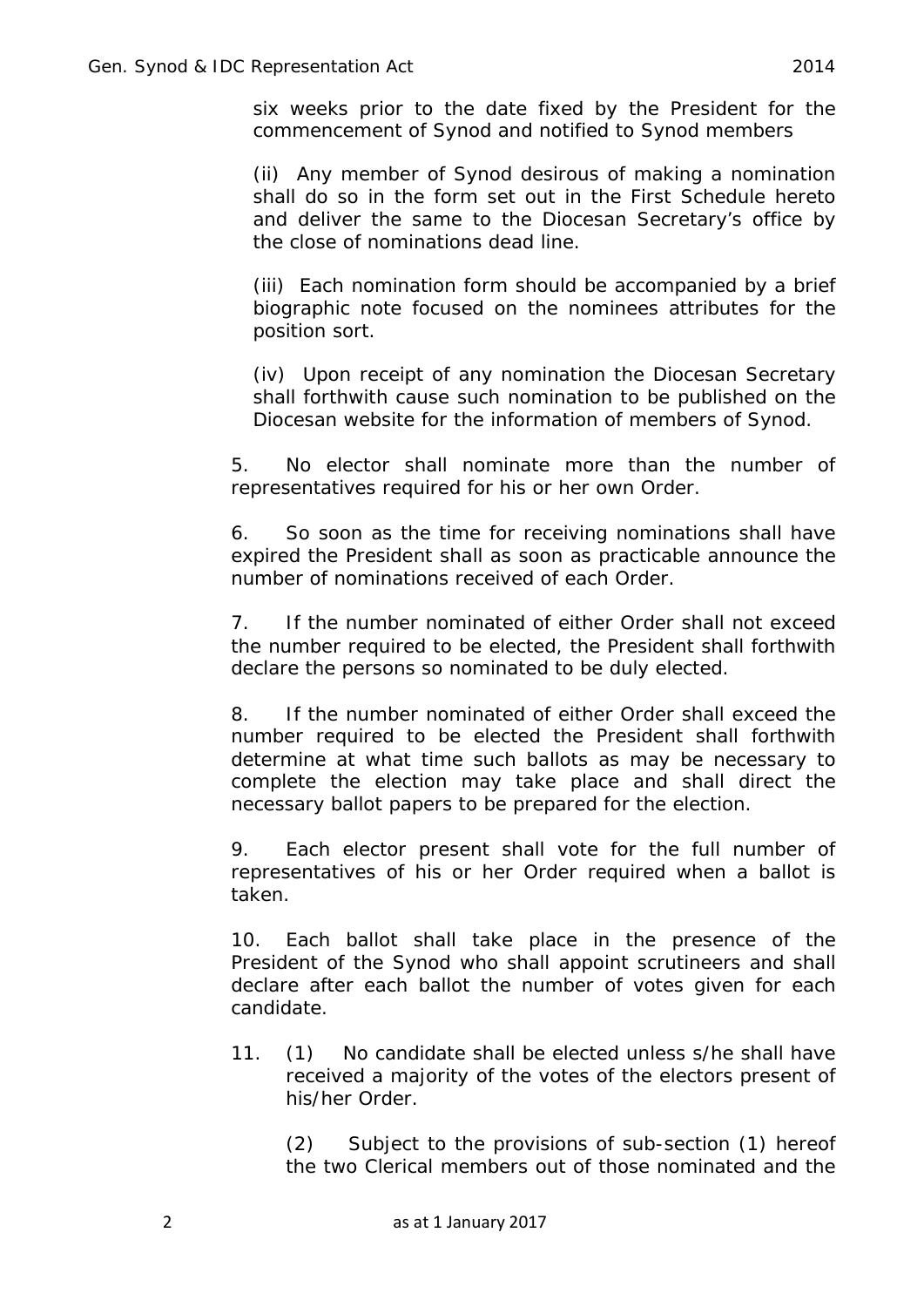three Lay members out of those nominated for whom the greatest number of votes shall have been given in their respective Orders shall be deemed to be and shall be declared to be elected.

(3) If by reason of an equality of votes between two or more of the candidates who shall have received a majority of the votes of the electors present of their Order it shall be impossible to decide which candidates have been elected then such lesser number for whom the greater number of votes shall have been given shall be deemed to be and shall be declared to be elected and a new ballot shall be taken among the candidates polling an equal number of votes to decide which of them shall be elected.

12. If a ballot by either Order shall not result in the election of the required number of members for that Order, the President shall strike out the names at the bottom of the poll, so as to leave not less than twice as many names as the number required to be elected, and the names so remaining shall be submitted for a further ballot

PROVIDED that the number of votes cast for the names so struck out shall not exceed half the number of the electors present, and that no name shall be struck out for which the number of votes cast shall be equal to those for any name still retained in the ballot.

13. In the event of a casual vacancy an election shall be held by members of the Standing Committee, of the same order, to fill the vacancy. The new member so elected shall hold office until the next biennial election.

14. Any question in connection with the election, which is not herein provided, shall be settled forthwith by the Synod.

15. In the event that any elected member of the General Synod/te Hinota Whanui or Inter Diocesan Conference is prevented from attending any meeting of the General Synod/te Hinota Whanui or Inter Diocesan Conference the members of Standing Committee of the same order may appoint an alternate representative of that order to attend that meeting of the General Synod/te Hinota Whanui or Inter Diocesan Conference.

16. "The General Synod Representation Act 1938" is hereby repealed.